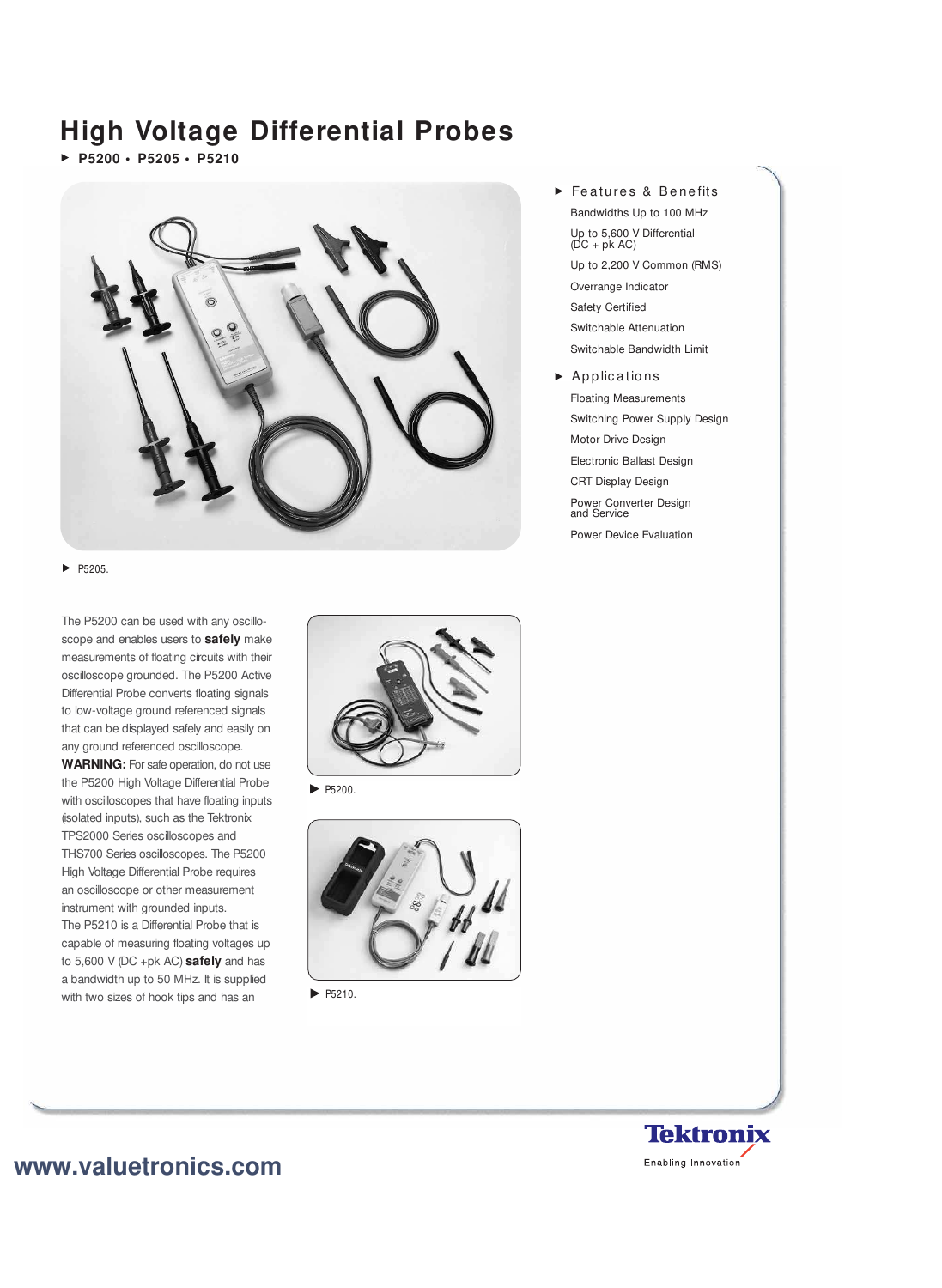## **High Voltage Differential Probes**

**P5200 • P5205 • P5210**

overrange visual and audible indicator which warns the user when they are exceeding the linear range of the probe. It can be used with Tektronix TEKPROBE™ interface oscilloscopes directly or with any oscilloscope with the use of the 1103 TEKPROBE® Power Supply.

The P5205 is a 100 MHz Active Differential Probe capable of measuring fast rise times of signals in floating circuits. This 1,300 V

differential probe can measure **safely** voltages in IGBT circuits such as motor drives or power converters. It is specifically designed to operate on Tektronix oscilloscopes with TEKPROBE interface.

## **Characteristics**

| Specifications                                                                                               | P5200                                                         | P5205                                                                                             | P5210                                                                                             |
|--------------------------------------------------------------------------------------------------------------|---------------------------------------------------------------|---------------------------------------------------------------------------------------------------|---------------------------------------------------------------------------------------------------|
| Bandwidth (-3 dB)                                                                                            | 25 MHz                                                        | 100 MHz                                                                                           | 50 MHz                                                                                            |
| Differential Mode Voltage<br>(RMS or DC) (between positive<br>and negative input leads)                      | <b>1000 V CAT II</b>                                          | 1000 V CAT II                                                                                     | 4400 V                                                                                            |
| Differential Mode Voltage<br>(Peak) <sup>*1</sup> (between positive<br>and negative input leads)             | 1300 V                                                        | 1300 V                                                                                            | 5600 V                                                                                            |
| Common Mode Voltage (RMS or DC<br>+ Pk AC) (between positive lead and<br>ground or negative lead and ground) | 1000 V CAT II<br>600 V CAT III                                | 1000 V CAT II<br>600 V CAT III                                                                    | 2200 V CAT II<br><b>1000 V CAT III</b>                                                            |
| Attenuation (switchable)                                                                                     | 50X/500X                                                      | 50X/500X                                                                                          | 100X/1000X                                                                                        |
| CMRR at 60 Hz/1 MHz (typical)                                                                                | 80 dB/50 dB                                                   | 80 dB/50 dB                                                                                       | 80 dB/50 dB                                                                                       |
| Input R (each input)                                                                                         | $4 M\Omega$                                                   | $4 M\Omega$                                                                                       | $8 M\Omega$                                                                                       |
| Input C (each input)                                                                                         | 7 pF                                                          | 7 pF                                                                                              | 7 pF                                                                                              |
| Power Source                                                                                                 | AC wall adapter                                               | <b>TEKPROBE Power Supply</b>                                                                      | <b>TEKPROBE Power Supply</b>                                                                      |
| Safety (all)                                                                                                 | UL3111-1/CSA1010.1/CSA1010.2.031/IEC61010-2-031/EN61010-2-031 |                                                                                                   |                                                                                                   |
| <b>Compatible Products</b>                                                                                   | $All^*3$                                                      | TDS400/500/600/700/<br>TDS3000B/5000B/6000B'2/7000B'2/<br>CSA7000B <sup>*2</sup> and 11000 Series | TDS400/500/600/700/<br>TDS3000B/5000B/6000B'2/7000B'2/<br>CSA7000B <sup>*2</sup> and 11000 Series |

\*1 The RMS value of the waveform shall not exceed the Common Mode Voltage (RMS) for either lead.

\*2 TDS7154B, TDS7254B, TDS7404B, TDS6404, TDS6604, CSA7154, and CSA7404B require a TCA-1MEG Buffer Amplifier.

'<sup>3</sup> WARNING: For safe operation, do not use the P5200 High Voltage Differential Probe with oscilloscopes that have floating inputs (isolated inputs), such as the Tektronix TPS2000 series oscilloscopes<br>and THS700 series os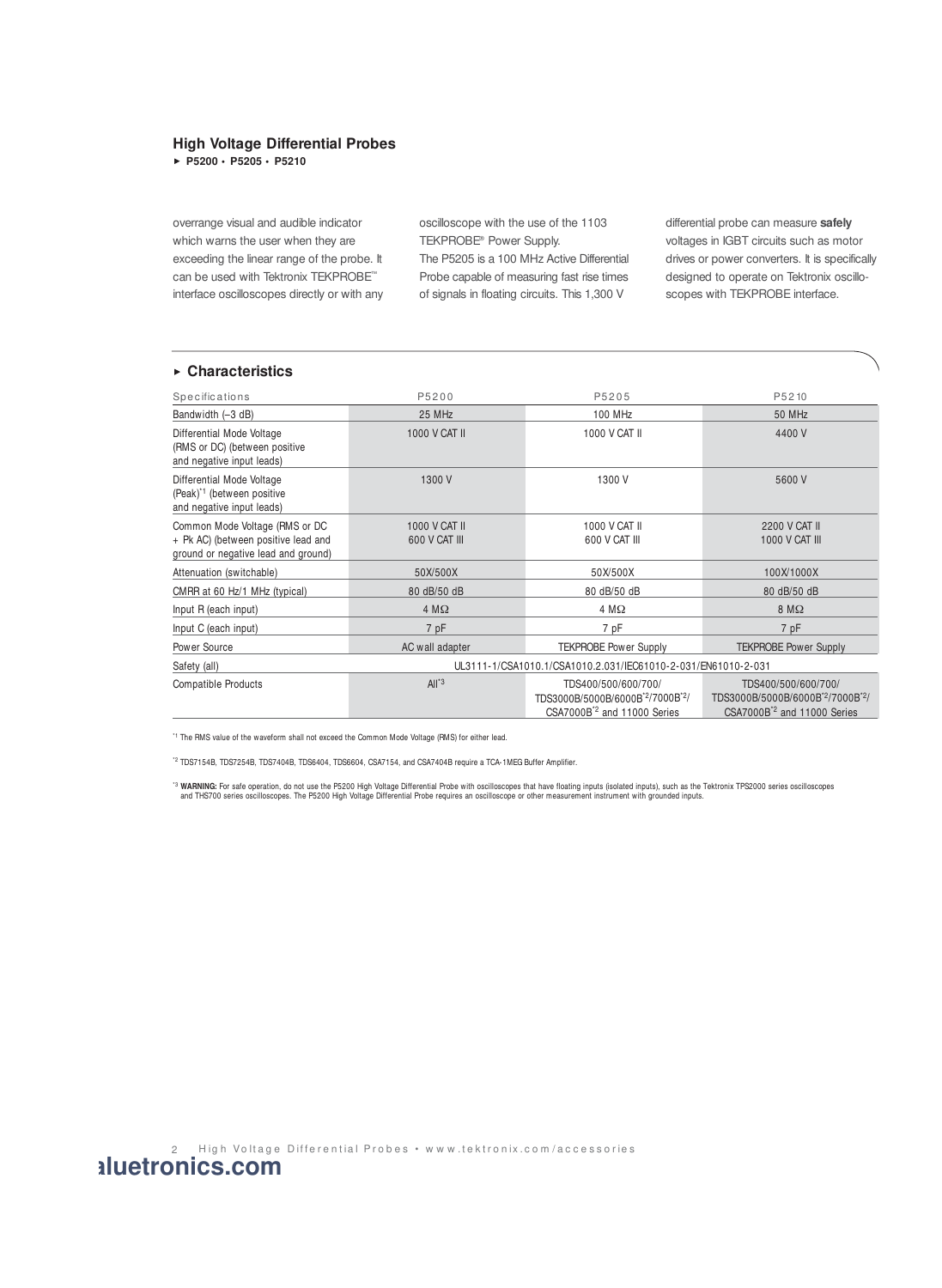## **High Voltage Differential Probes P5200 • P5205 • P5210**



## **Ordering Information**

#### **P 5 2 0 0**

Active Differential Probe.

Includes: 2 crocodile clips; 2 plunger clips; 9 V DC power supply; manual (070-9018-01). Please specify power cord when ordering.

#### Power Plug Options **( P 5 2 0 0 O n ly)**

Opt. A0 – US Plug, 115 V, 60 Hz.

Opt. A1 – Euro Plug, 220 V, 50 Hz.

- Opt. A2 UK Plug, 240 V, 50 Hz.
- Opt. A3 Australia Plug, 240 V, 50 Hz.
- Opt. A5 Switzerland Plug, 220 V, 50 Hz.
- Opt. A6 Japan Plug, 100 V, 110/120 Volt, 60 Hz.

#### **P 5 2 0 5**

Active Differential Probe.

Includes: 2 each plunger clamps; 2 each crocodile clips; 2 each extender leads; 2 each lead adapters; 2 each plunger hook clips; soft case; manual (070-9472-01).



P5200. ▶ P5210.

## **P 5 2 10**

#### Active Differential Probe.

Includes: 2 each large hook clips; 2 each small hook clips; 2 each probe heads; soft case; manual (070-9841-01).

### **S e r v ic e**

Opt. C3 – Calibration Service 3 Years.

- Opt. C5 Calibration Service 5 Years.
- Opt. D1 Calibration Data Report.
- Opt. D3 Calibration Data Report 3 Years (with Opt. C3).

Opt. D5 – Calibration Data Report 5 Years (with Opt. C5).

- Opt. R3 Repair Service 3 Years.
- Opt. R5 Repair Service 5 Years.
- Please see the Customer Support page.

#### **Ac c e s s o r y P a c k ( P 5 2 0 0 , P 5 2 0 5 )**

Order 020-2106-00.

Includes: 2 each plunger clamps; 2 each crocodile clips.



#### **Ac c e s s o r y p a c k ( P 5 2 0 0 , P 5 2 0 5 )**

Order 020-2140-00.

Includes: 2 each extender leads; 2 each lead adapters; 2 each plunger hook clips.

#### **Ac c e s s o r y P a c k ( P 5 2 10 )**

Order 020-2195-00.

Includes: 2 each large hook clips; 2 each small hook clips; 2 each probe heads.

#### **S o ft c a s e**

Order 016-1461-00.

#### **P o w e r S u p p ly ( P 5 2 0 5 , P 5 2 10 o n ly)**

TEKPROBE® Power Supply. Order 1103.